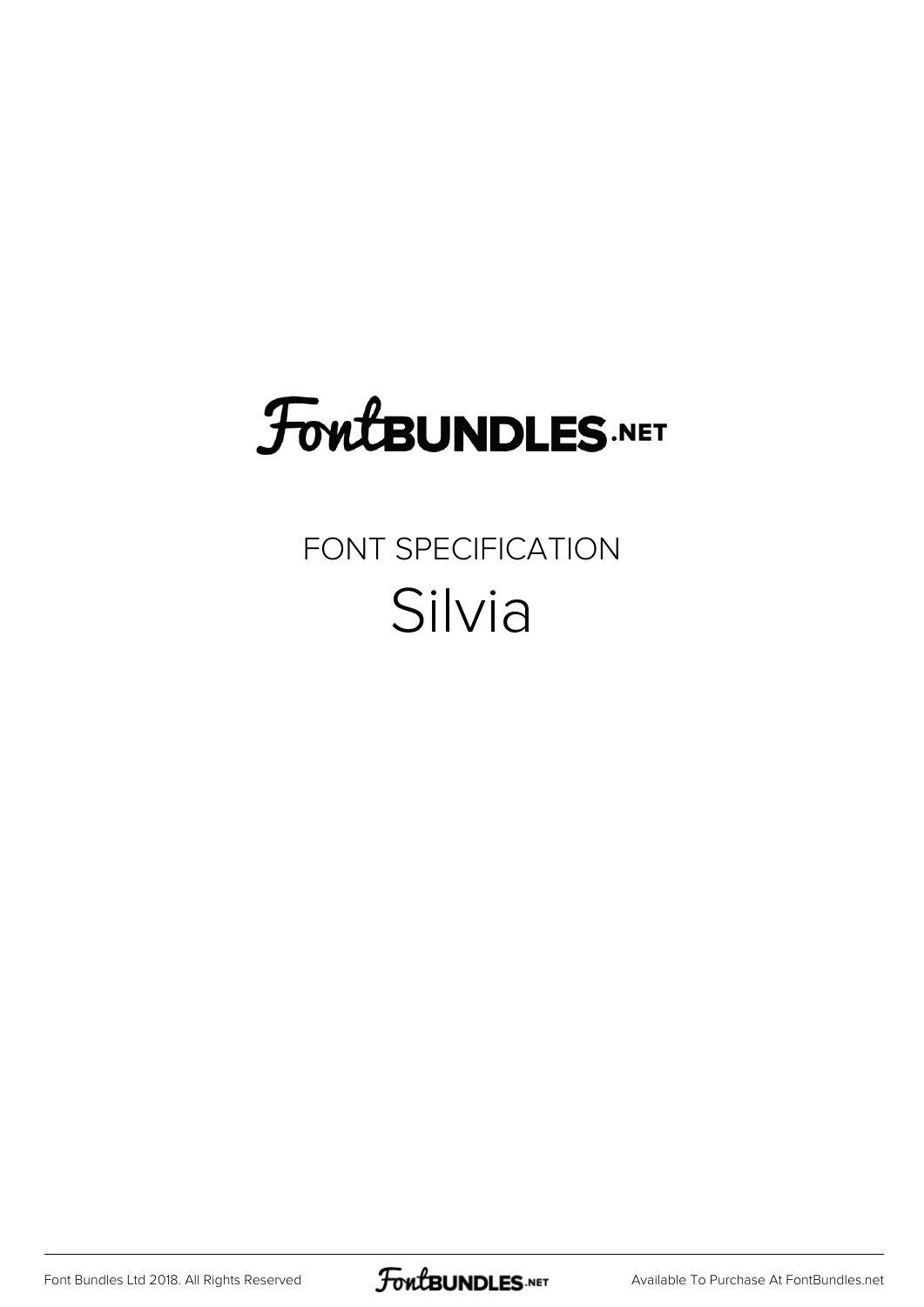

**Uppercase Characters** 

## ABCDEFGHIJKLMNOPQR STUVWXYZ

Lowercase Characters

abedebghijk(mnopqrstuv  $wxyz$ 

**Numbers** 

#### 0123456789

**Punctuation and Symbols** 

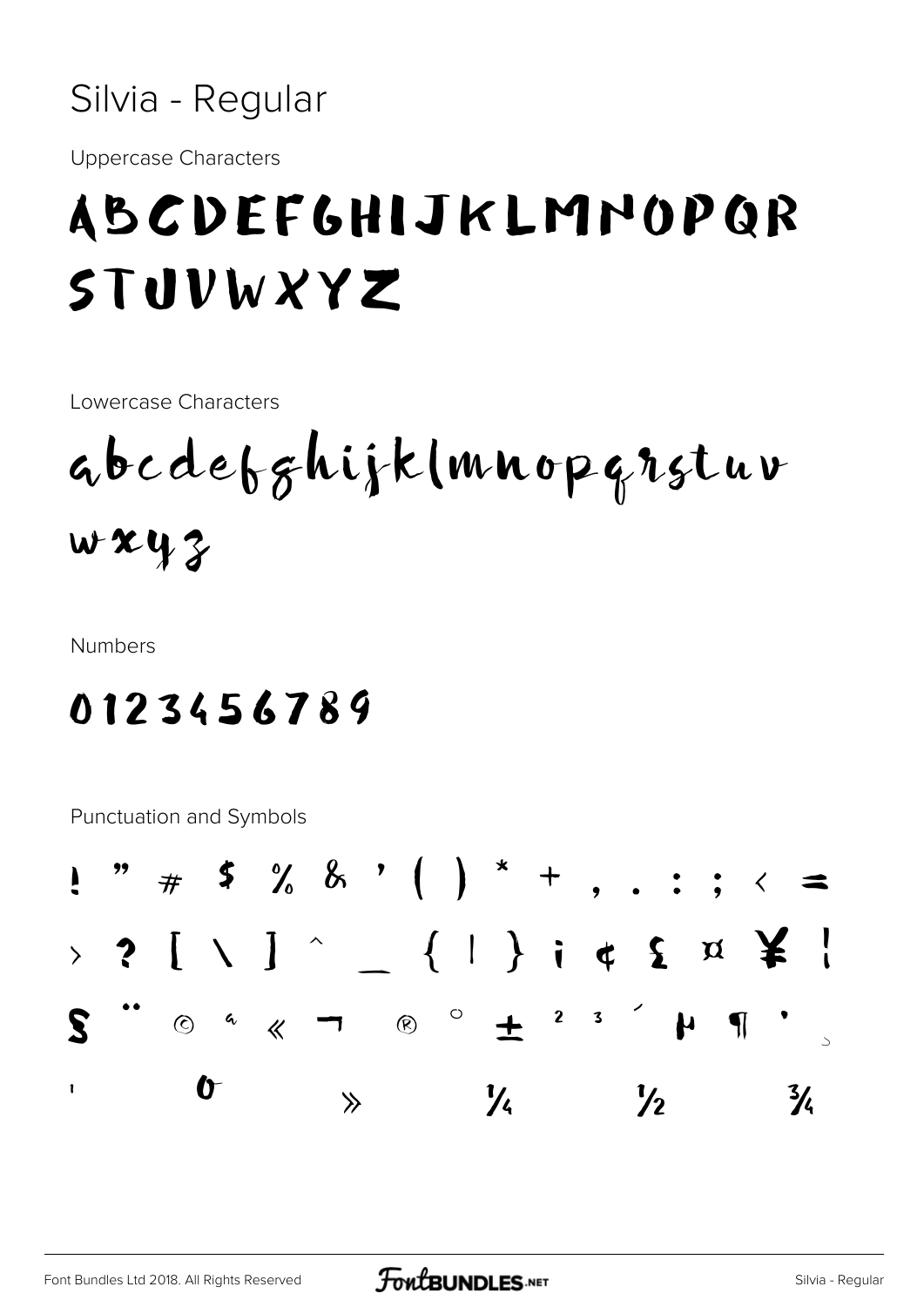All Other Glyphs

# À Á Â Ã Ä Å Æ Ç È É Ê Ë Ì Í Î Ï Ð Ñ  $\dot{\mathbf{O}} \quad \dot{\mathbf{O}} \quad \dot{\mathbf{O}} \quad \dot{\mathbf{O}} \quad \dot{\mathbf{O}} \quad \dot{\mathbf{O}} \quad \dot{\mathbf{O}} \quad \dot{\mathbf{O}} \quad \dot{\mathbf{O}} \quad \dot{\mathbf{O}} \quad \dot{\mathbf{O}}$  $\hat{\mathbf{U}}$   $\hat{\mathbf{U}}$   $\hat{\mathbf{Y}}$   $p$   $p$   $\hat{q}$   $\hat{q}$   $\hat{q}$   $\hat{q}$   $\hat{q}$ ä å æ ç è é ê ë ì í î ï ð ñ ò ó ô õ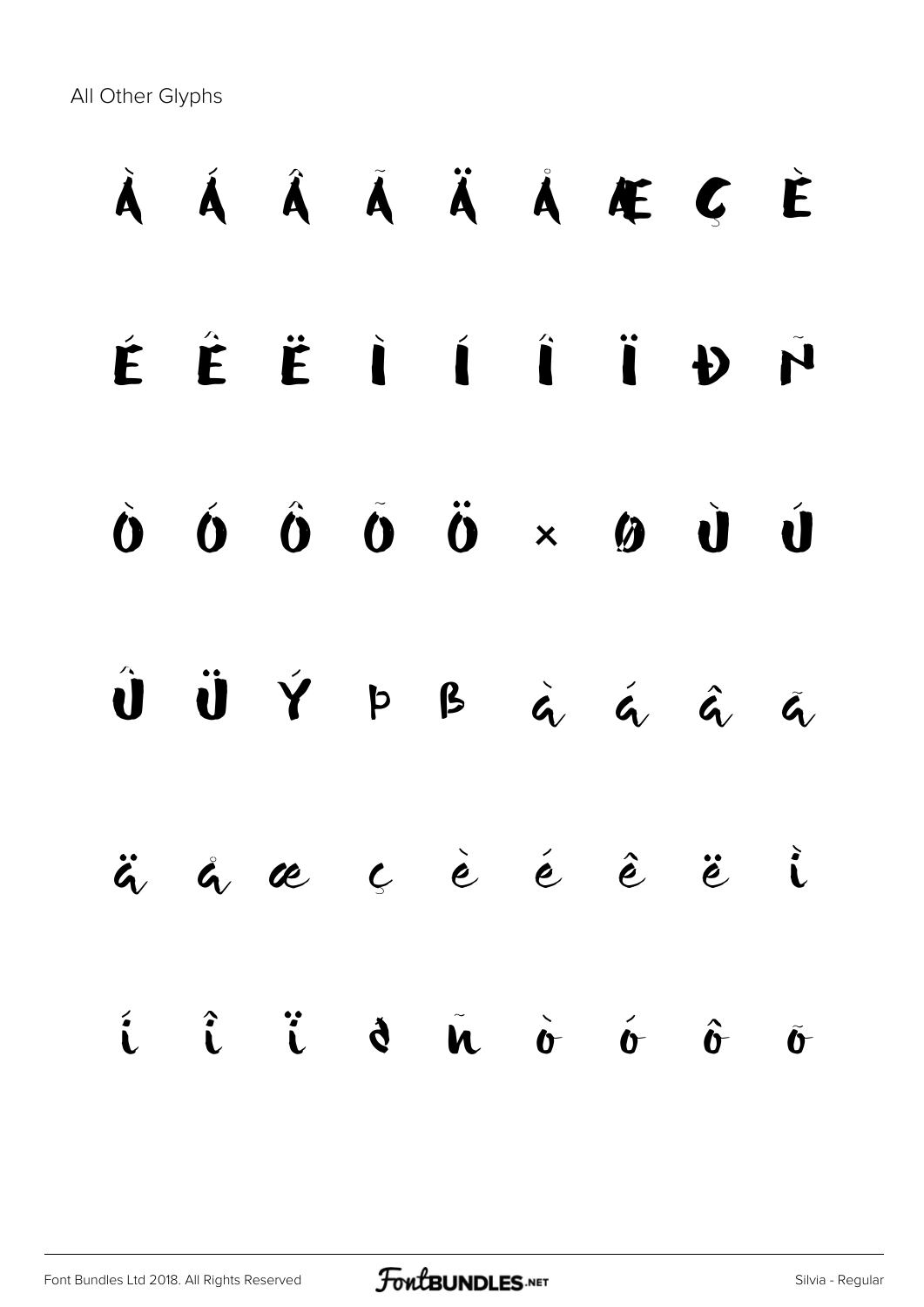